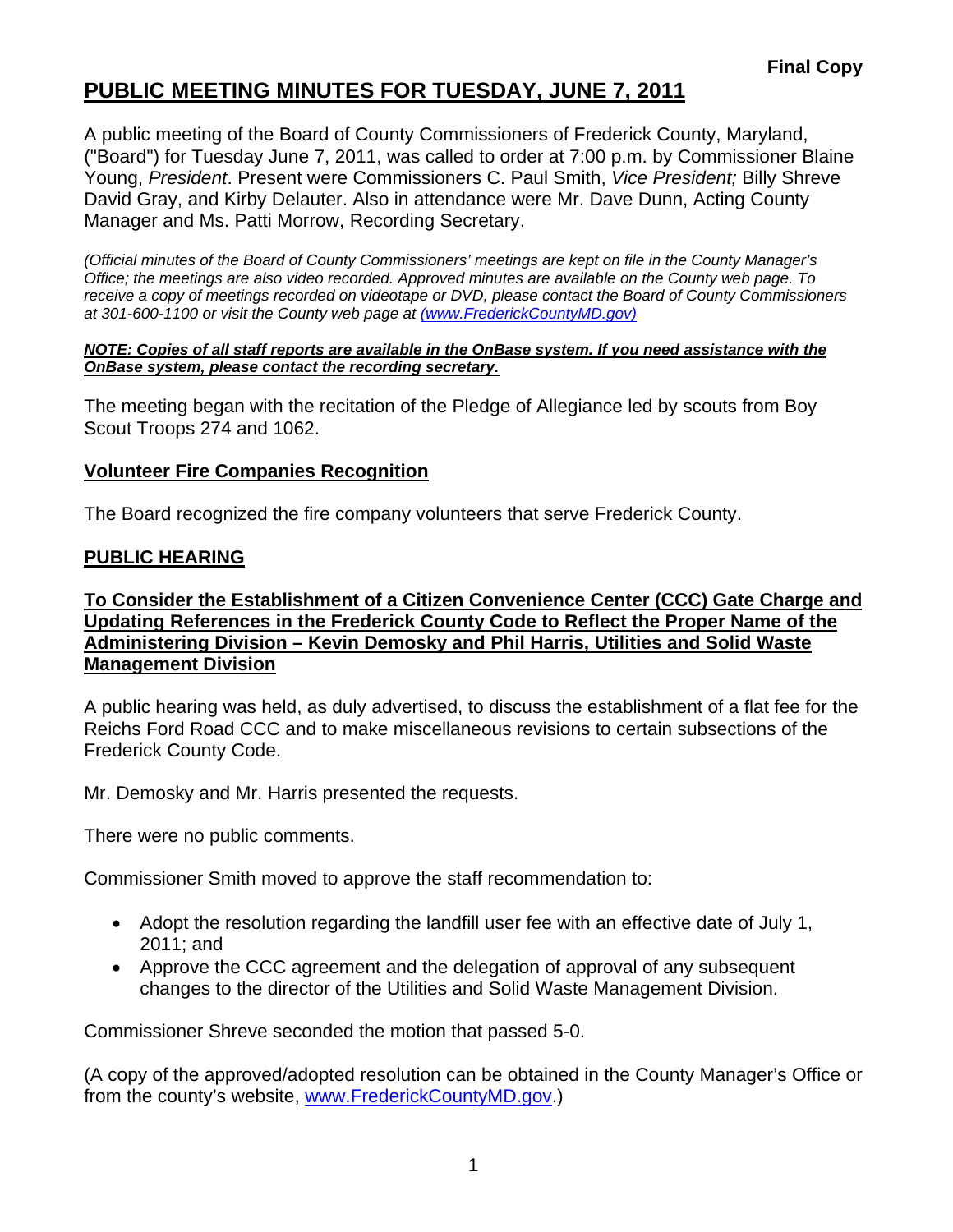# **PUBLIC MEETING MINUTES FOR TUESDAY, JUNE 7, 2011**

Commissioner Smith moved to adopt an ordinance to amend Chapter 1-11, Article III of the Frederick County Code. It was seconded by Commissioner Gray and passed 5-0.

(A copy of the approved/adopted ordinance can be obtained in the County Manager's Office or from the county's website, [www.FrederickCountyMD.gov.](http://www.frederickcountymd.gov/))

## **WORKSESSION**

### **Thurmont Senior Center – Department of Aging Involvement – Margaret Nusbaum, Citizens Services Division**

Ms. Nusbaum and Ms. Carolyn True, Citizens Services Division, presented the staff report and the recommendations to the Board.

Public comment was heard from:

- Carol Hutson, Thurmont Seniors Commission
- Wayne Hooper, Commissioner, Town of Thurmont
- Pam Troxall
- Philip Band
- Mitzi Band
- Richard Lee
- A gentleman spoke but did not say his name.
- Barb Smitty
- Sylvia Goodnough
- Bob Lookingbill, Commissioner, Town of Thurmont
- Roy Clever
- Helen Deluca, Thurmont Seniors Commission
- John Kinnard
- Lynn Moseley
- Marty Burns, Mayor, Town of Thurmont
- Bill Buehrer, Chair, Thurmont Seniors Commission
- Ed Rice
- Harold Ehart, Frederick County Commission on Aging
- Louise Lynch, Chair, Frederick County Commission on Aging
- Glenn Muth, Commissioner, Town of Thurmont

Commissioner Gray moved to end the Department of Aging services at the Thurmont Senior Center effective July 1, 2011, and authorize staff to:

- Terminate the facility memorandum of understanding with the required 90-day notice (rent would be paid through August 31, 2011, even though programs would end June 30, 2011);
- Redirect grant and county funding and personnel within the Department of Aging to other senior centers/Department of Aging operations; and